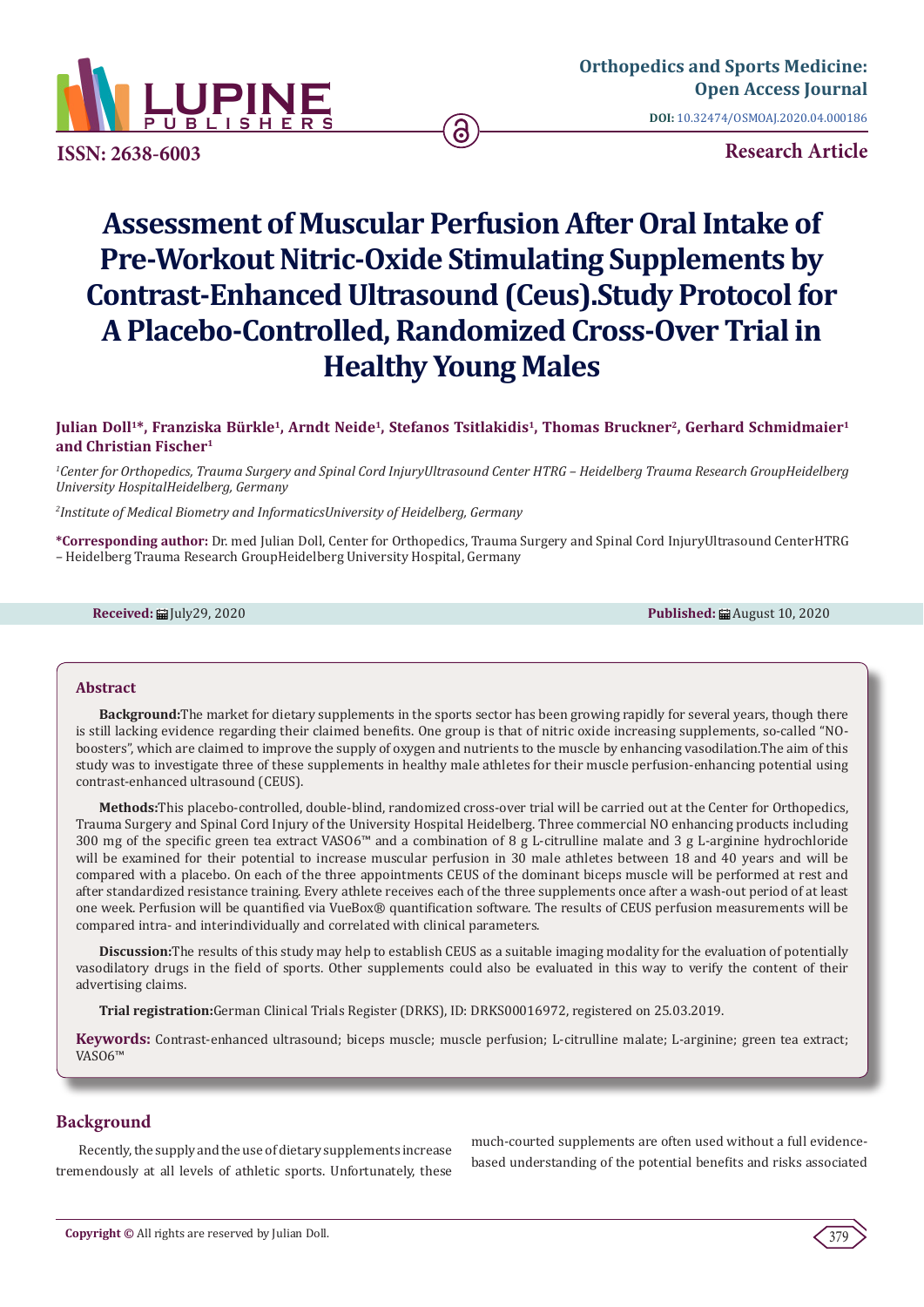with their use.A vast number of supplements like proteins, vitamins, carbohydrates, or plant extracts are distributed promising several ergogenic effects. Especially supplements aimed at increasing the production of nitric oxide (NO) in blood vessels (so called NOboosters) make up one of the most popular supplement categories in the sport industry today.In endothelial cells, the enzyme isoform endothelial NO synthase (eNOS) catalyzes the conversion of L-arginine into L-citrulline and NO [1]. Among multiple effects on muscle physiology, NO acts as an endothelium‐derived relaxing factor with vasodilator properties while elevating intracellular cyclic guanosine monophosphate (cGMP) levels in smooth muscle cells [1-3]. Referring to this, products in this supplement category claim to improve the supply of oxygen and nutrients to the muscle via vasodilation and increased blood flow.

This supplement category includes, among others, L-citrulline, L-arginine and epicatechin gallates.

L-arginine is considered a semi-essential or conditional proteinogenic amino acid [4], which is endogenously synthesized mainly in the kidney from L-citrulline [5]. Furthermore, L-arginine is crucial for the normal function of the urea cycle, in which ammonia is detoxified and removed via metabolism into urea [6]. The effect of orally administered L-arginine on L-arginine plasma levels is limited, owing to its liver and particularly intestinal firstpass metabolism [5-8]. At the same time, oral intake of L-citrulline respectively its combination with L-arginine has been suggested to increase plasma L-arginine levels more efficiently than oral L-arginine alone, which was explained by inhibitory effects on catabolizing arginase enzymes as well as the fact that dietary L-citrulline is not metabolized by the liver and thus can serve as precursor of L-arginine in other tissues, e.g. the kidney [8-11]. Ultimately, this effect was associated with increased substrate availability for NOS [8].

Epicatechin gallates (ECG) are different components of botanical green tea or grape seed extracts. Botanical extracts contain numbers of phytochemicals which may provide health benefits. These phytochemicals can be isolated via fractionation [12]. Another product that is distributed in the category of NOboosting supplements is "VASO6™" (Serious Nutrition Solutions, 2965 Franklin Turnpike, and Danville, VA 24540, United States). This green tea extract is advertised as consisting of specific catechins which have attracted great interest as vasodilating agents ((product characteristics of VASO6™ [13], based on previous studies on procyanidins derived from extracts of grape seeds (GSE) [12, 14]. In 2002, single compounds of GSE fractions were bioassayed for endothelium-dependent relaxing (EDR) activity using the aortic ring model [14]. As isolated procyanidins showed most potential with NOS-mediated EDR activity increasing with the degree of polymerization, epicatechin content and with galloylation[14], specific procyanidin oligomers were proposed accordingly for the

use in patients, especially the trimer-gallate epicatechin-(4–8) epicatechin-(4–8)-epicatechin-gallate (C1-gallate) [15].

Previous studies have investigated the impact of these supplements advertised as "NO-boosters" on muscle blood flow or blood volume in resistance trained subjects with diverging results [16-19], making it challenging to draw a clear conclusion. Compared to the conventional examination tools that have been used in these studies such as strain-gauge plethysmography or Doppler-US, the increasingly applied technique of Contrast-Enhanced Ultrasound (CEUS) allows for a direct visualization of the microperfusion at higher resolution [20,21]. The contrast agent SonoVue®[24] which is commonly used for CEUS examinations, consists of microbubbles with a phospholipid shell and a sulfur hexafluoride core, an echogenic, poorly soluble gas [22]. Due to their size (comparable to that of red blood cells) [20],SonoVue® microbubbles remain intravascular after injection and oscillate measurably upon collision with ultrasonic waves, generating contrast-specific signals for (subsequent) quantification [21,23].SonoVue® is considered very safe with a low incidence of side effects [24]. The microbubbles are extracted from the lungs within 10 to 15 minutes by exhaling and the phospholipid shell is metabolized by the liver [21]. It does not interact with the kidneys. Thereby, it does not demand laboratory testing of renal function before administration and can be used in patients with renal dysfunction, when contrast agents for computed tomography (CT) or magnetic resonance imaging (MRI) are contraindicated.

Given the application of highly standardized examination algorithms, perfusion kinetics can thus be depicted in a reliable way [25]. The muscle perfusion quantified by CEUS allows insights into muscle (patho-)physiology that cannot be assessed by conventional MRI protocols [26]. In the past, CEUS has successfully been used to quantify skeletal muscle macro- and microperfusion and to assess the vitality of the skeletal muscle by means of the perfusion as a surrogate parameter in real time [26-29]. However, to our knowledge this method has not yet been used to investigate the impact of

pre-workout dietary supplements on muscular microperfusion. For this purpose, the following study will examine three different commonly used NO-boosting products via CEUS:

- -300 mg VASO6™
- -8 g L-citrulline malate
- -3g L-arginine hydrochloride

After oral intake, changes of muscular micro perfusion linked to resistance training will be quantified and the effects of supplementation will be compared with one another and with placebo in 30 healthy athletes.The study protocol for this study is described in the present manuscript.

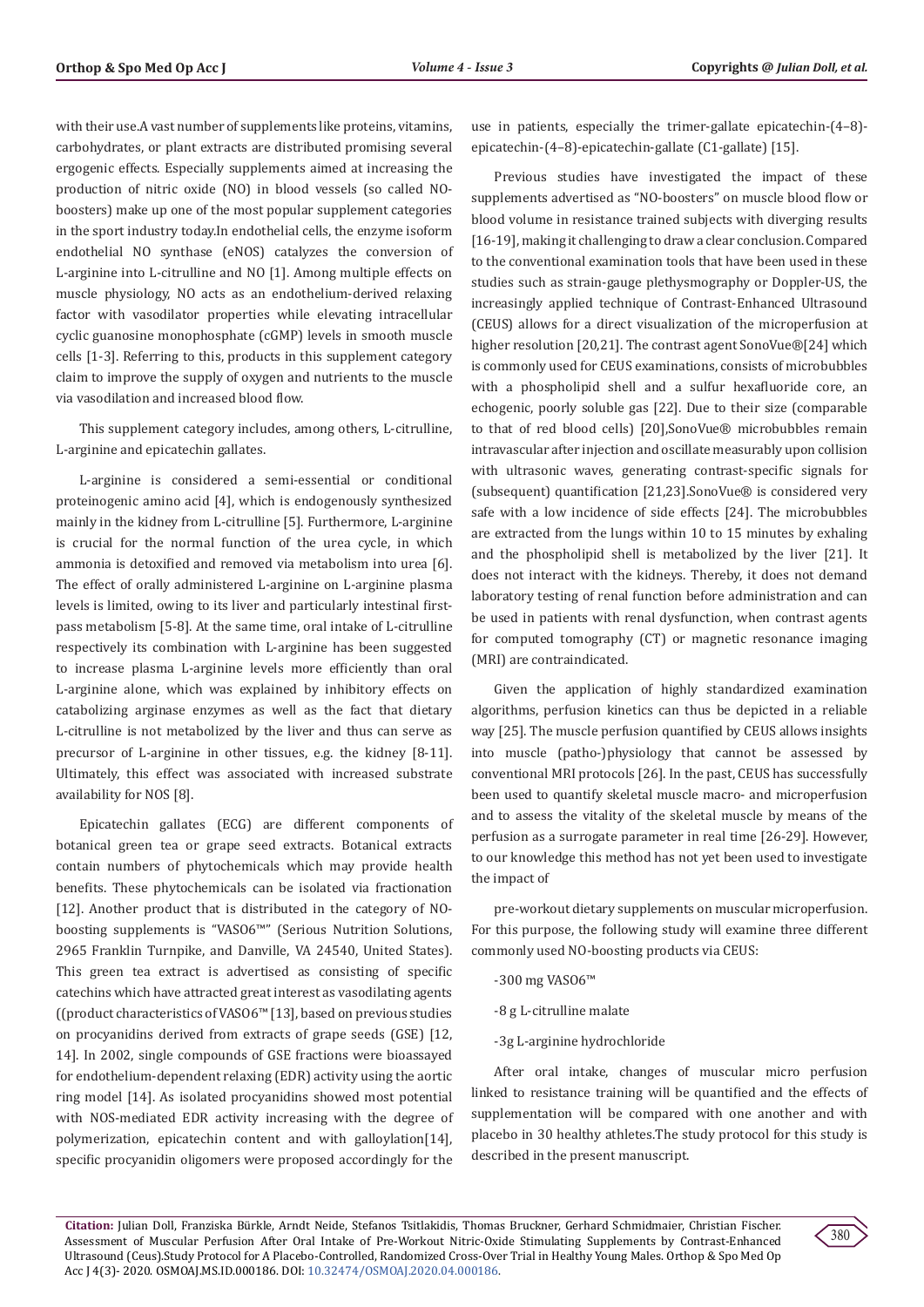# **Methods and Design**

## **Objectives**

The primary objective is to generate hypotheses on the effects of selected supplement containing beverages on CEUS perfusion measurement in the resting and exercised biceps muscle compared to placebo. Therefore, the results of CEUS measurement will be compared intraindividually. In addition to that, the results of all participants will be sorted by beverage A, B and C and tested for significance.Moreover, several clinical parameters including body size, body weight and age will be correlated with the results of CEUS analysis.In future, CEUS could be an appropriate examination method to evaluate further potentially vasoactive supplements regarding their claimed impacts and benefits, especially in the sports sector. The current pilot study may thus contribute to initiate the implementation of CEUS in this field of research.Except for a compensation of 100 Euros, the participants have no self-interest or any personal advantages due to the study participation.

#### **Study Design, Registration, and Ethics**

The study protocol was approved by the local ethics committee (S-094/2019). Furthermore, it was registered at the German Clinical Trials Register (DRKS00016972). The study protocol will be conducted according to the Declaration of Helsinki.This is a registered, randomized placebo-controlled double-blind cross-over single-center trial.

#### **Inclusion and Exclusion Criteria**

Young male athletes aged between 18 and 40 years with periodical sporting activity in popular or serious sport are eligible for inclusion after giving their written consent. Exclusion criteria are recent myocardial infarction, cardiac or respiratory insufficiency, uncontrollable hypertension, severe respiratory disease

(pulmonary arterial hypertension (PAH), severe acute respiratory syndrome (SARS), marcumarization or bleeding disorders, liver, intestine or kidney diseases and other known contraindications (e.g. allergies) to the contrast agent SonoVue®[24] as well as other similar contrast agents. Smokers in general will be also excluded. Additionally, persons who are not able to or do not agree to the informed consent will be excluded from the outset.

#### **Enrolment of Participants and Study Setting**

The present study is a randomized placebo-controlled doubleblind cross-over single-center trial.30 healthy male athletes are to be enrolled in this study. Only male athletes will be included because of better comparability. The recruitment is realized by a written announcement on a board in university buildings or in sports facilities. Further information can be requested by phone or email.Informed consent takes place in a face-to-face setting at the research site. A full verbal explanation of the study, a patient information sheet and informed consent form will be provided in advance. Each athlete will be informed in detail about the scientific purpose and risks of the study, its voluntary nature and the possibility to withdraw the agreement to participate in the trial at any time without giving any reasons. Athletes must be at least 18 years of age, without any exclusion criteria and provide their written agreement before any intervention. Moreover, the athlete's health status will be assessed by a medical examination prior to the first examination.For every participant, the study includes three appointments for examination. In a randomized and doubleblind manner, the athlete receives one out of three beverages per examination (Figure 1) which always follows the same standardized procedure including CEUS perfusion measurement at rest and after exercising. The intervals between the study periods amount to at least seven days.



**Figure 1:** Overview of the different oral supplements: Beverage A: water with citric acid (placebo), Beverage B: combination of 8 g L-citrulline malate and 3 g L-arginine hydrochloride, Beverage C: 300 mg of a green tea extract with citric acid.

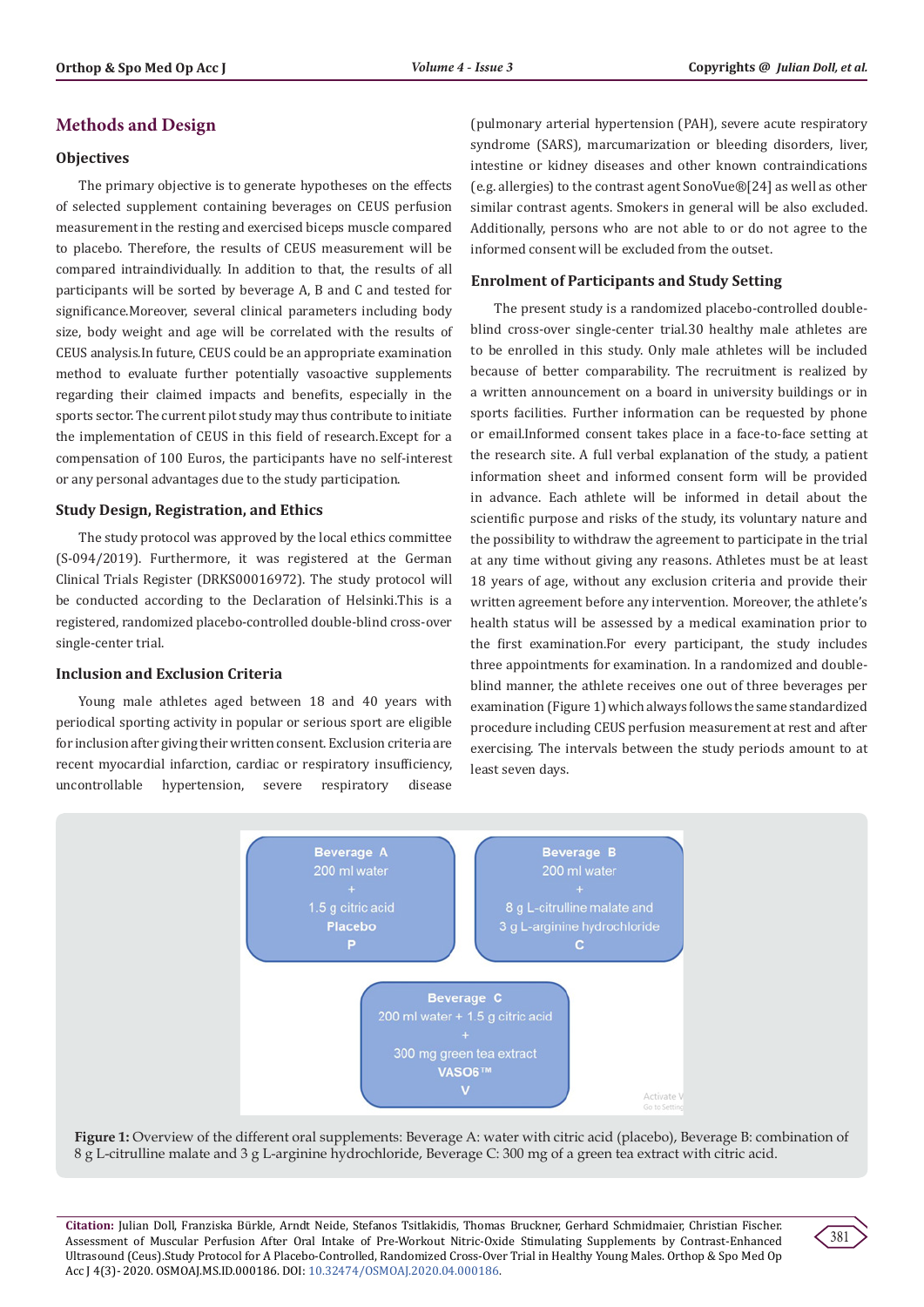# **The Following Procedure Applies for Each of The Three Study Periods and is Additionally illustrated in (Figure 2)**

- Participants come after fasting overnight and at least for 8 h to the appointment in our Center for Orthopedics, Trauma Surgery and Spinal Cord Injury
- oral intake of beverage A/B/C according to randomization
- inserting a 20-gauge cannula in the cubital vein

• first CEUS examination (40 min after oral intake of the beverage) for evaluation of dominant biceps muscle perfusion at rest

- activation of the dominant biceps muscles according to a standardized exercise protocol (see below)
- second CEUS examination (60 min after oral intake of the beverage, 60 sec after exercise) for evaluation of biceps muscle perfusion after exercise

• removing of 20-gauge cannula, end of examination



**Figure 2:** Flowchart of the trial.

# **Exercise Protocol**

- Warm-up, maximum strength test of the dominant biceps muscle
- Loading of the dumbbell corresponding to 30% of maximum strength
- Concentric-eccentric exercise of the dominant biceps muscle in a standardized manner
- 4 sets à 10 repetitions
- frequency of concentric/eccentric activation 1Hz (accounting for 20 seconds load time per set)

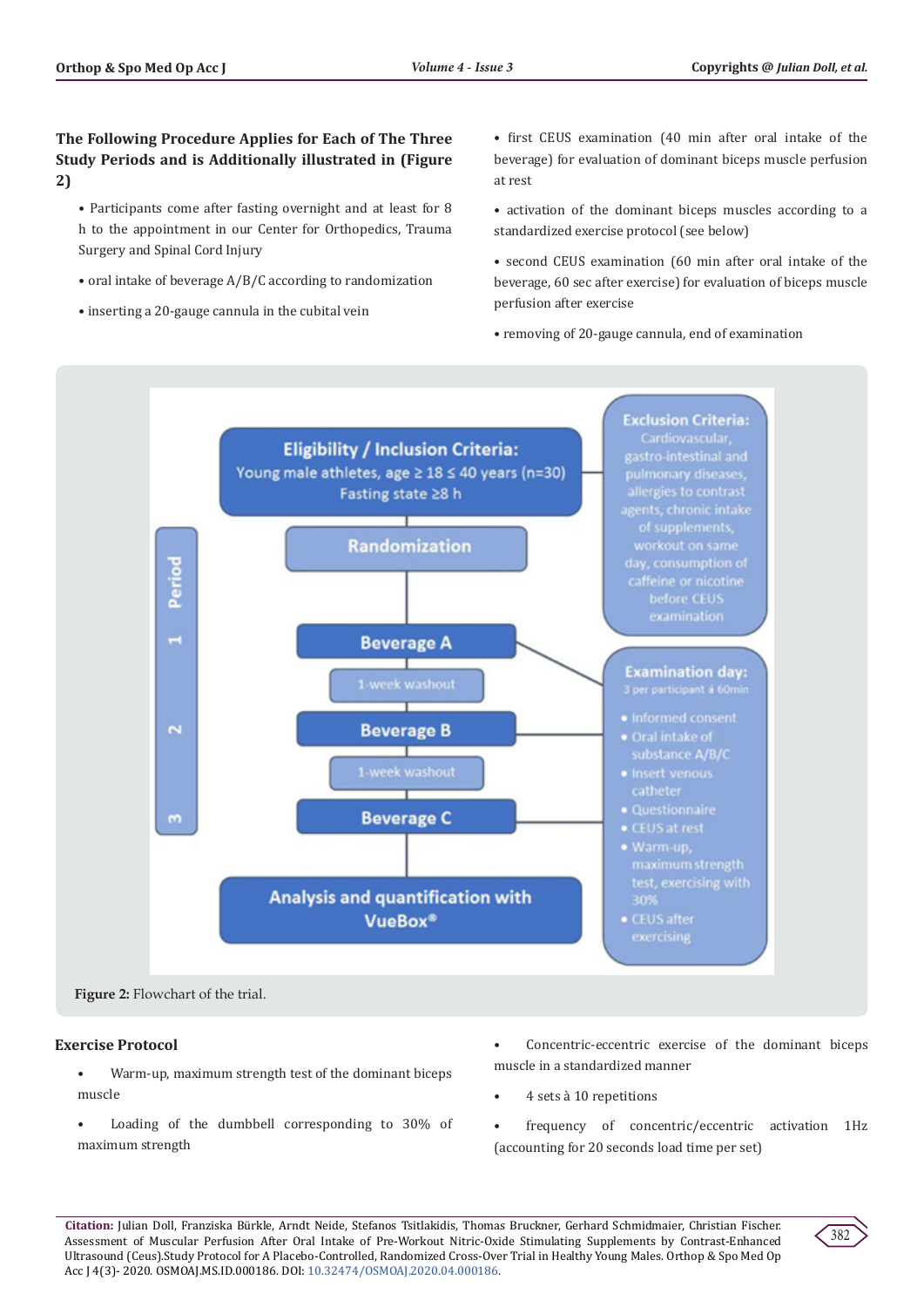• 60 seconds break between the sets

The expenditure of time for every participant is about 60 minutes per appointment, travel time excluded.

In total, the time per participant for three examination appointments amounts 180 minutes, plus travel time.

#### **Randomization**

Every participating athlete will receive each of the three treatments once (three study periods). For balancing purposes, they will be randomized in equal numbers to one of the six resulting treatment sequences (Table 1) [30].

**Table 1:** Randomization with six possible treatment sequences.

|          | Period      |   |                |   |  |  |
|----------|-------------|---|----------------|---|--|--|
| Sequence |             | 1 | $\overline{2}$ | 3 |  |  |
|          | $\mathbf I$ | V | $\mathsf{C}$   | P |  |  |
|          | Ш           | V | P              | C |  |  |
|          | Ш           | C | $\vee$         | P |  |  |
|          | IV          | C | P              | ٧ |  |  |
|          | V           | P | $\vee$         | C |  |  |
|          | VI          | P | C              | V |  |  |

## **Study Drugs and Dosing**

As we intend to investigate the perfusion-related effects of preworkout supplements in a realistic setting, products that may be used in an athlete's everyday routine will be administered instead of pharmaceutical grade substances:

• 300 mg VASO6™

In the current study we examine the vasodilating potential of this specific green tea extract in a common dosage of 300 mg. This dose was considered to be safe and well tolerated in healthy subjects [31].

Combination of  $8 \text{ g }$  L-citrulline malate and  $3 \text{ g }$  L-arginine hydrochloride

We use the dietary amino acids to be examined in the common forms of L-citrulline malate and L-arginine hydrochloride [11, 32]. Former studies described short-term administration of L-citrulline dosages up to 15 g as well-tolerated without adverse effects [33]. Doses over 15 g led to saturation effects during the increase of arginine plasma concentration (which was referred to renal arginine synthesis by the authors), thus lower dosages were recommended for clinical practice [33]. Regarding the L-arginine dosing it has been reported that single doses of 3-6 g rarely caused, if any, gastrointestinal side effects such as nausea or diarrhea [34]. Based on the favorable effect of combined L-arginine and L-citrulline supplementation as described above and in synopsis with common dosage recommendations of market-leading supplements, we therefore choose a combination of 8 g L-citrulline malate and 3 g L-arginine hydrochloride.

Each substance is dissolved in 200 ml water. Placebo treatment only contains 200 ml of water. For the purpose of blinding, the green tea extract and placebo treatments are each combined with 1.5g citric acid to imitate the natural sour taste of the beverage that contains L-citrulline combined with L-arginine. Accordingly, three beverages will be administered with two of them containing supplement ingredients and one placebo (hereinafter defined as beverage A, B or C as illustrated in (figure 1). Every beverage is odorless. To cover up the brownish color of VASO6™, black cups will be applied.

# **Instructions**

Subjects will be instructed to maintain their weekly training routine throughout the study periods. At the first appointment, they will be asked about their diet on the preceding evening, which should be replicated before the second and third appointment. During the week prior to the first study period and for the time of participation, subjects have to refrain from dietary intake of L-citrulline, L-arginine or VASO6™ beyond the trial. Training is permitted up to 24 hours prior to the examinations. The intake of caffeine is permitted up to 12 hours prior to the examinations.

# **CEUS Examination**

All CEUS examinations will be performed at the local university ultrasound center by the same experienced orthopedic and trauma consultant with DEGUM level III (German Society for Ultrasound in Medicine) qualification.

The CEUS video clips will be postprocessed and analyzed by an experienced orthopedic and trauma resident. We will use the same, highly standardized examination protocol as reported previously [35].

For examination of the biceps muscle, subjects will be positioned in a supine position, with their dominant arm abducted

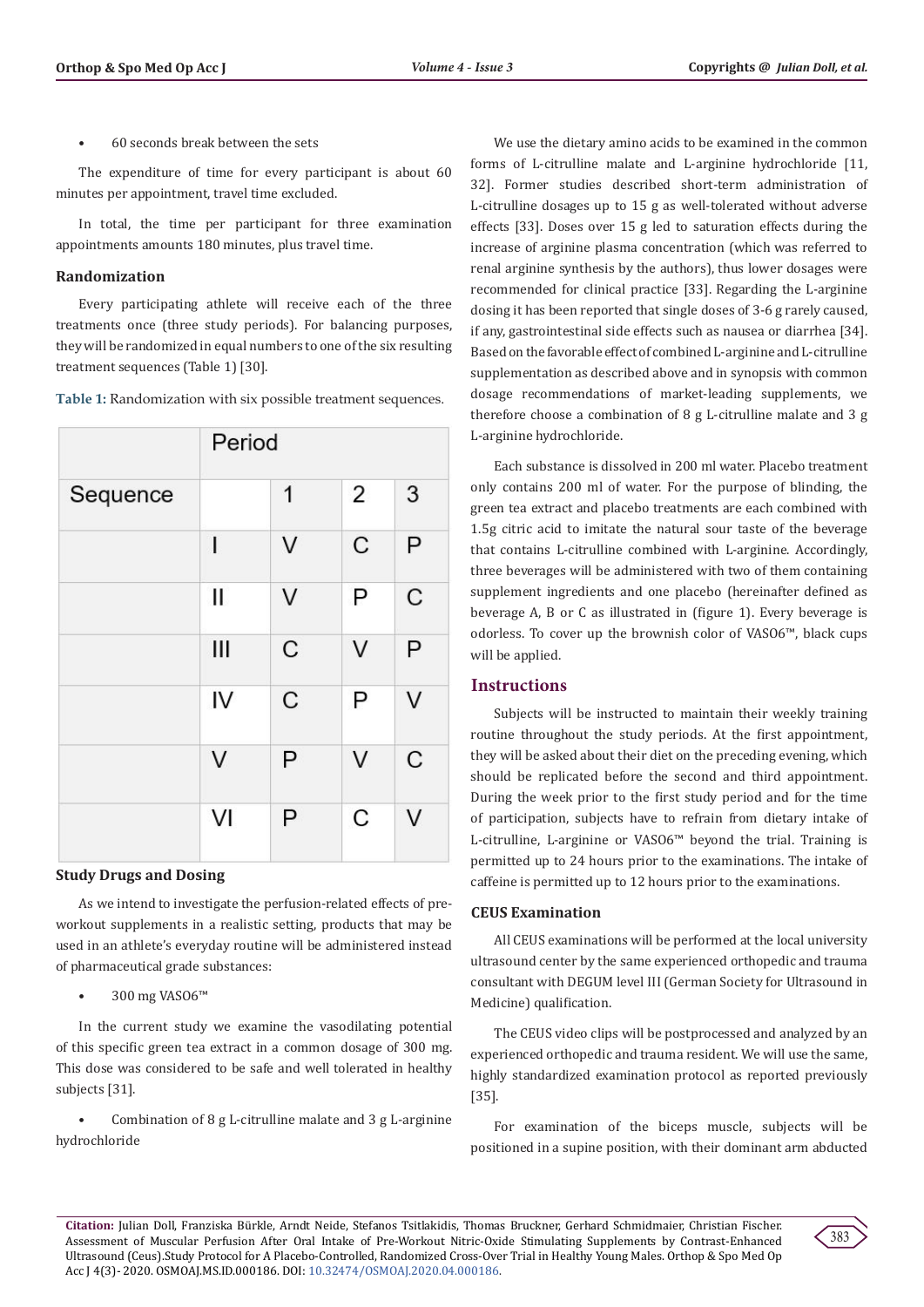70° in full supination on a positioning pillow. A 20-gauge cannula will be inserted in the contralateral cubital vein.An ACUSON S2000 ultrasound device (Siemens Healthineers, Erlangen, Germany) will be used for all sonographic evaluations. A linear probe (9L4 probe, 4-9 MHz) will be positioned at the transition between the middle and distal third of an imaginary axis between the anterior axillary line and the medial epicondyle of the humerus, perpendicular to the course of the muscle fibers. The resulting cross section comprises the humeral shaft, the brachial artery as well as the fascia separating the biceps and brachialis muscle bellies as standardized landmarks. Having identified the standardized plane in conventional B-mode, a live dual-view B-mode image in the Siemens-specific contrast Cadence™ mode will be enabled with gain set at 3db and a mechanical index (MI) at 0.08. A 2.4 ml bolus of the contrast agent SonoVue®[24]will be injected through a 20-gauge cannula into a peripheral vein and flushed with 10 ml of 0.9% saline solution (NaCl). The described settings are in accordance with the recommendations of the EFSUMB [36]and will be applied for each CEUS examination. A 70 seconds video clip with a frame rate of 5 Hz will be digitally recorded, starting with injection. In order to reduce artifacts, subjects are not allowed to move during the examination. At the end of the second CEUS examination, the cannula will be removed after the exclusion of any adverse events.

# **Quantification**

The wash-in and wash-out of the contrast agent in the biceps muscle will be analyzed with the dedicated, commercially available quantification software VueBox® (Bracco Imaging, Milan, Italy). The region of interest (ROI) will be positioned into the muscle tissue of the biceps muscle without any fasciae or large arteries to avoid distorting signals. The brachialis muscle will be selected by the same criteria as reference following the recommendations of Bracco Imaging and Tang, et al. [37]. Based on a selected ROI within the muscle tissue, the resulting time-intensity curve provides the following perfusion-related parameters:

• Peak enhancement (a.u.): Maximum signal intensity of the enhancement curve,

• Wash-in area under the curve (a.u.): Definite integral of the signal intensity against time until peak enhancement,

• Rise time (s): Wash-in duration of the contrast agent,

• Time to peak (s): Duration from SonoVue application to peak enhancement,

• Wash-in rate (a.u.): Maximum slope of the signal enhancement curve,

• Wash-in perfusion index (a.u.): Ratio of wash-in area under the curve to rise time

• Wash-out area under the curve (WoAUC [a.u.], i.e. the definite integral of the signal intensity against time starting at peak enhancement),

• Wash-in wash-out area under the curve (WiWoAUC [a. u.], i.e. the sum of WiAUC and WoAUC)

Due to the pilot study character, it remains to be clarified which are the most suitable parameters to depict potential effects.

In addition to CEUS, several clinical parameters including body size, body weight and age will be recorded.

# **Adverse Events and Risks for the Participants**

Pain, bleeding, hematoma ("blue spot") or extravasation because of cannula (mal-) positioning are possible. Infections or injury to nerve tissue at the injection site are very rare. Furthermore, vasovagal reactions such as nausea, discomfort, dizziness, hypotension, sensation of warmth or syncopation may occur. Previous reports on the applicability of SonoVue® [24] demonstrated a complication rate as low as 0.0086% [38].There are no known adverse events of the oral supplements in the dosage used in this study.Previous studies consider these dosages to be safe for healthy individuals and without adverse events [31, 33, 34]. It has to be considered that travel expenses have to be paid by oneself.

# **Criteria that lead to termination of study**

Every participant is able to withdraw their consent to participate in the trial at any time without giving reasons. Thereby the recorded study data may be destroyed immediately upon request or with the consent of the participant can still be included in the evaluation.

If initial data indicates either impossible realization due to technical difficulties or an increased risk for the participants that are potentially harmful, the study will be terminated immediately.

# **Statistical Analyses**

The empirical distribution of continuous data and scores will be reported with means, standard deviation, median, minimum, maximum values and with absolute and relative frequencies for categoric data. The statistical evaluation will be carried out with methods of variance analysis taking into account the crossover design.

The analyses and illustrations will be carried out by use of Excel for Windows (Microsoft EXCEL 2019, Redmond, Washington, USA), SPSS version 25.0 for 135 Windows (IBM Corp., Armonk, New York, USA) and GraphPad Prism version 6.00 for Windows (GraphPad Software, San Diego, California, USA). A p-value of ≤.05 will be used to indicate statistical significance. Due to the design of the study

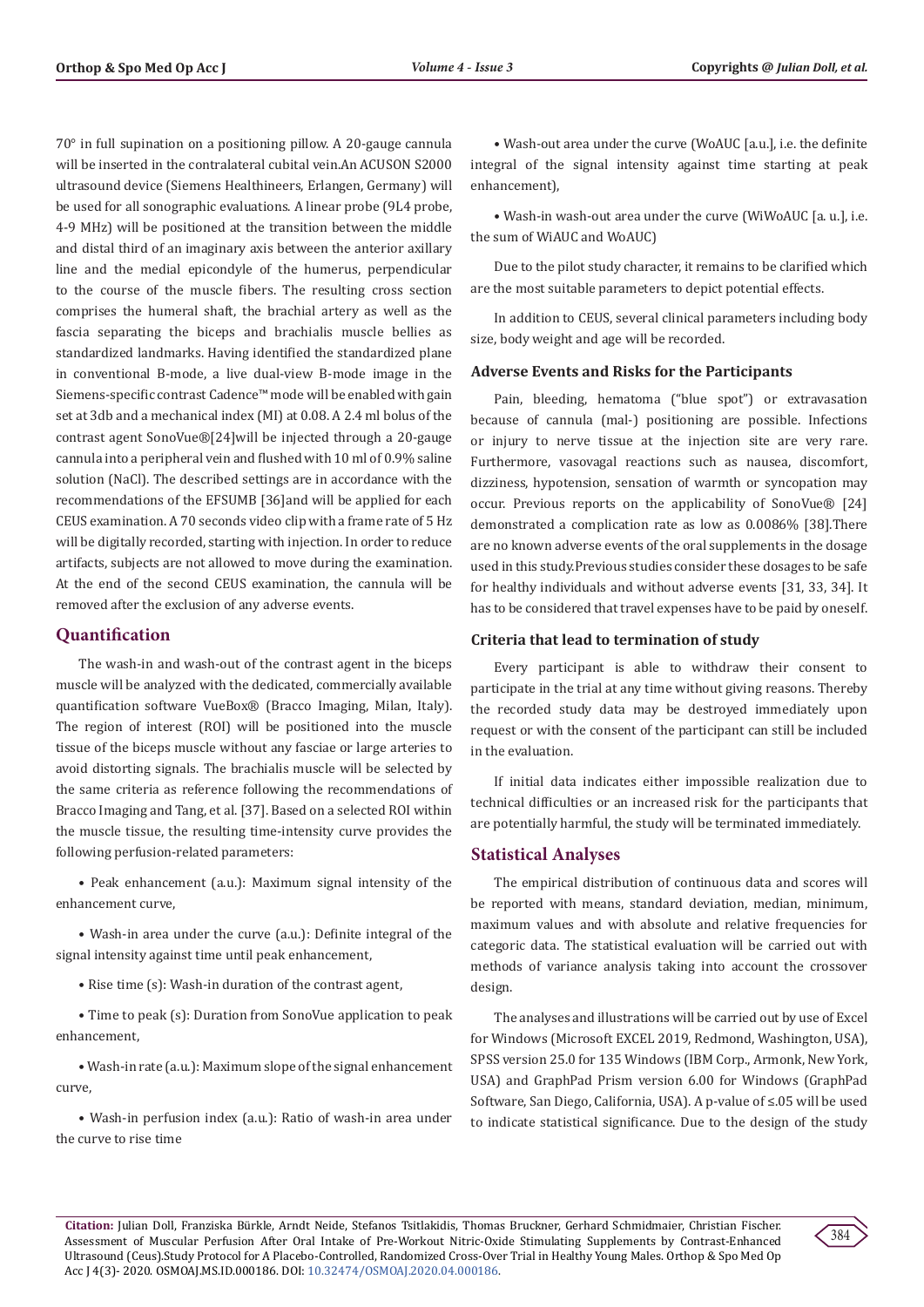as exploratory data analysis, the calculated p-values have only descriptive value.

The details of the statistical analysis will be established in a statistical analysis plan, which will be completed before the closing of the database (before the end of data collection).

# **Sample size**

Formal sample size determination is not possible as potential effects are not yet known. For the time being, the intended sample size is 30.

# **Discussion**

The objective of this placebo-controlled, randomized cross-over study is to assess the muscle perfusion increasing potential of three different commercial NO enhancing supplements in 30 healthy male athlete's biceps muscle at rest and after exercising.Previous studies have investigated the impact of specific procyanidins, L-citrulline and L-arginine on nitric oxide production, vasodilating effects or exercise performance. While some of them were only performed in vitro or in animal models [9, 14], others showed diverging results [16-40].For example, Gonzales et al. measured artery blood flow with doppler ultrasound after L-citrulline supplementation during a standardized exercise and could show that L-citrulline has a modest effect of improving muscle blood flow [16]. Álvares, et al. monitored muscle oxygenation and blood volume with near-infrared spectroscopy after supplementation of L-arginine and exercising. They found out that acute L-arginine supplementation increases muscle blood volume during recovery from sets of resistance exercise with no increase in strength performance [18].In 2016, Alsop, et al. examined in their study the effect of nitrate and citrulline supplementation on cardiac electrical activity and blood flow via infrared (IR)-plethysmography. They could demonstrate, that nitrate and citrulline supplementation decreased vascular tone [39].However, Bloomer et al. compared Glycine Propionyl-L-Carnitine (GlycoCarn®) and three different "nitric oxide stimulating" pre-workout nutritional supplements, whose constituents include among others L-arginine and L-citrulline, via measurement of skeletal muscle oxygen saturation (StO2), blood nitrate/nitrite (NOx), lactate (HLa), malondialdehyde (MDA) and exercise performance in men. They reported that none of the products tested in their study resulted in any statistically different effects. The tested products were ineffective in terms of increasing blood flow and improving acute upper body exercise performance [40].Furthermore, Tang, et al. [37] investigated in 2011 the ergogenic potential of L-arginine on NO synthesis, muscle blood flow, and skeletal muscle protein synthesis (MPS) in healthy young men [17]. They concluded, that L-arginine does not increase NO, muscle protein synthesis or muscle blood flow.The variety of positive as well as negative results that were observed in terms of vasodilating effects may in part be explained by the considerable

methodological differences [11]including the applied methods of perfusion measurement and the derived parameters.

To our knowledge, this is the first study quantifying muscle perfusion changes after oral intake of these different supplements via CEUS in a human collective. Due to its high resolution limit, CEUS increases the sensitivity of conventional imaging methods [20] and may thus be a promising way to detect even small changes of muscular microperfusion following oral supplementation. In this study a combination of orally administered L-citrulline and L-arginine were selected due to the fact, that some studies described a more effective and rapid increase of plasma L-arginine and augmented NO-dependent response [8-41]. Furthermore, the addition of malate to dietary L-citrulline was chosen in this study, since previous studies observed higher levels of NO metabolites with the addition of malate [11, 42]. Dosages of 8 g L-citrulline malate and 3 g L-arginine hydrochloride were used in this study, because previous studies consider these dosages to be safe for healthy individuals and without adverse events [31,34]. It was observed in literature, that single doses of more than 15 g of L-arginine cause gastrointestinal side effects (i.e. diarrhea and vomiting). There is also evidence in literature that plasma citrulline and arginine levels reached a concentration maximum (Tmax) 0,7 – 1h after administration. Afterwards, they decreased to approximately baseline levels within 5-8 h. Urinary excretion measured over 8h following administration was minimal [6, 33].However, there do exist few human studies about the tolerability of green tea extracts. Chow et al. asserted that a dosage between 300 – 800 mg is safe for healthy individuals and causes no adverse events [31, 43]. According to the recommendation of the manufacturer of VASO6™ and in accordance with the studies of Chow et al. a common dosage of 300 mg was administered.

# **Strengths and limitations**

Nevertheless, we measure neither pharmacokinetic parameters (such as plasma arginine levels or NO metabolites) nor potential effects on exercise performance. Therefore, potential changes of microcirculation cannot be related to increase NO production as it is advertised by the vendors. Moreover, the implied association with better exercise performance would remain to be elucidated.

The selection of ROIs may be considered as further limitation, as they are to be positioned manually to exclude interfering vessels and fasciae. However, as biceps muscle perfusion quantification will be conducted under strictly standardized conditions, the acquisition of reliable measurements is feasible as mentioned above [25].The primary strength of this study is its placebo-controlled, randomized cross-over and well-established design of high value. Moreover, CEUS is a well-entrenched and experienced examination tool at our ultrasound center and will be performed by the same experienced orthopedic and trauma consultant with DEGUM level

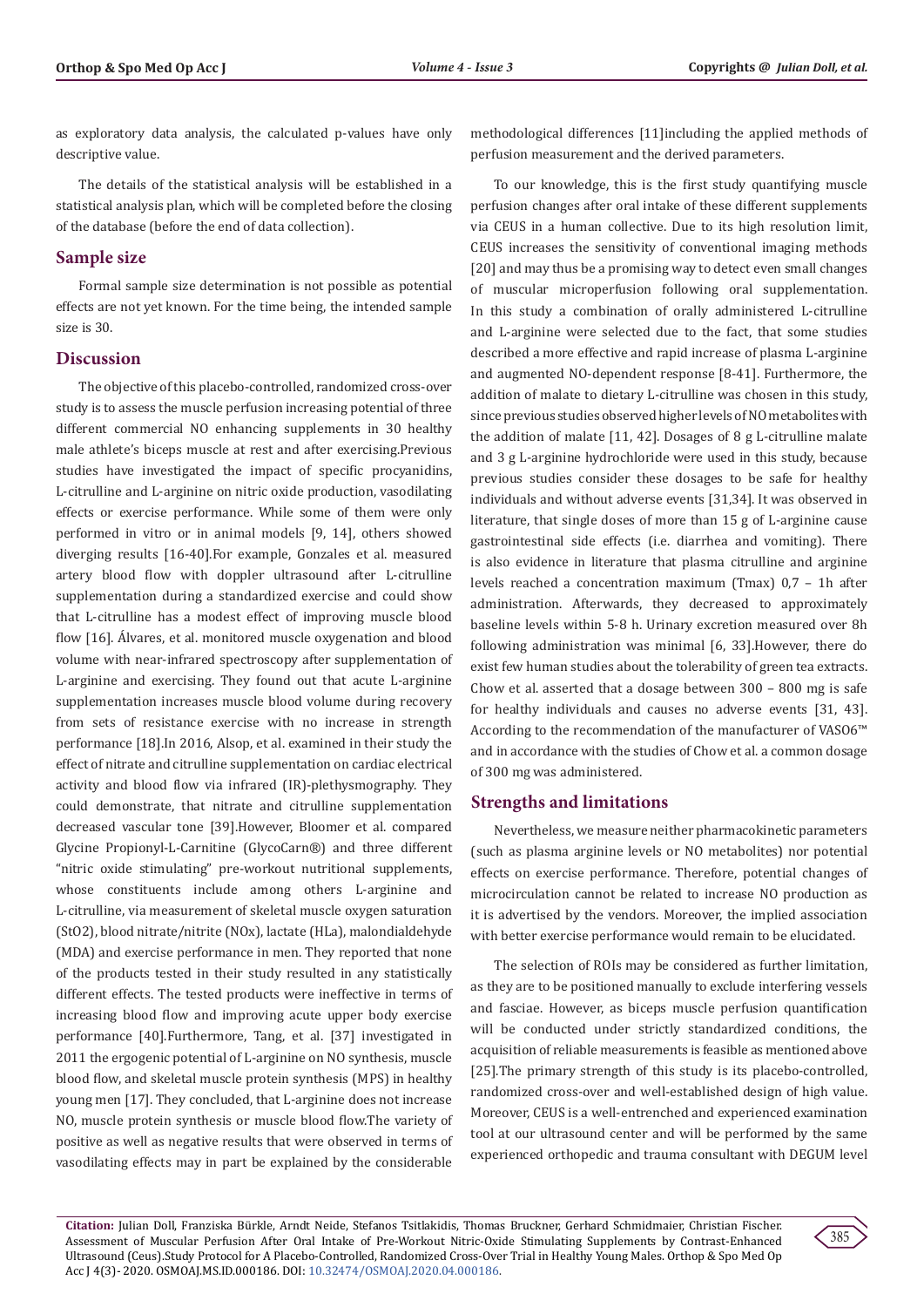III (German Society for Ultrasound in Medicine) qualification. CEUS evaluates tissue microcirculation and appears to be a promising, non-invasive technique in the assessment of muscle perfusion [27-29]. It completely avoids radiation and is a widely available, time- and cost-efficient method that permits the evaluation of the dynamic process of contrast enhancement within tissues in realtime. The ultrasound contrast agent SonoVue® [24] used for CEUS has been shown to have low complication rates when compared to CT and MRI contrast agents. It is neither nephrotoxic nor hepatotoxic and blood testing is not necessary prior to examination [44]. Compared to other methods, CEUS has some advantages: due to its higher resolution limit at capillary level, it increases the sensitivity of conventional doppler ultrasound and can demonstrate flow velocity in real time. CEUS has fewer contraindications than dynamic magnetic resonance imaging (MRI) and is well tolerated [35-46].Sometimes the probe position has to be rotated or tilted to get the best imaging conditions. The proposed study should help to reveal the vasodilating potential of selected NO-boosting products via CEUS by means of muscle microperfusion. Additionally, the current study might contribute to an establishment of CEUS as an appropriate examination tool for the evaluation of vasodilating agents in future.

# **Trial Status**

The RCT is ongoing (study protocol version 1.0 27.02.2019, S-094/2019), patient recruitment and examination began in October 2019. No follow-up is planned. Data analysis will only be performed after complete examinations and study end is expected to be completed end of October 2020. Thereafter, the final results will be published.

# **Declarations**

# **Ethics Approval and Consent to Participate**

Ethical approval was obtained by the Ethics Committee of the University of Heidelberg Medical Faculty prior to the beginning of the study (Ethikkommission I der MedizinischenFakultät Heidelberg, S-094/2019).This trial was registered with the German Clinical Trials Register (DRKS) in Freiburg, a primary registry within the WHO Registry Network, Germany, on 25 March 2019 with the trial registration number DRKS00016972.The trial will be conducted at the local university ultrasound center, in the context of Good Clinical Practice and in accordance with the Declaration of Helsinki.

|                                                        | <b>STUDY PERIOD</b>    |                        |                                       |                |                |           |  |  |
|--------------------------------------------------------|------------------------|------------------------|---------------------------------------|----------------|----------------|-----------|--|--|
|                                                        | <b>Enrolment</b>       | <b>Allocation</b>      | Appointments<br>$(09/2019 - 10/2020)$ |                |                | Close-out |  |  |
| TIMEPOINT"                                             | $09/2019 -$<br>10/2020 | $09/2019 -$<br>10/2020 | $t_{1}$                               | t <sub>2</sub> | t <sub>2</sub> | 10/2020   |  |  |
| <b>ENROLMENT:</b>                                      |                        |                        |                                       |                |                |           |  |  |
| <b>Eligibility screen</b>                              | X                      |                        |                                       |                |                |           |  |  |
| <b>Informed consent</b>                                | X                      |                        |                                       |                |                |           |  |  |
| Randomization                                          | X                      | X                      |                                       |                |                |           |  |  |
| Allocation                                             |                        | X                      |                                       |                |                |           |  |  |
| <b>INTERVENTIONS:</b>                                  |                        |                        |                                       |                |                |           |  |  |
| Placebo                                                |                        |                        | x                                     | X              | X              |           |  |  |
| L-citrulline malate<br>and L-arginine<br>hydrochloride |                        |                        | x                                     | X              | x              |           |  |  |
| Green tea extract<br>VASO6™                            |                        |                        | x                                     | X              | X              |           |  |  |
| <b>ASSESSMENTS:</b>                                    |                        |                        |                                       |                |                |           |  |  |
| <b>CEUS</b> at rest                                    |                        | x                      | х                                     | х              | x              |           |  |  |
| <b>CEUS</b> after<br>exercising                        |                        | x                      | X                                     | X              | X              |           |  |  |
| <b>Clinical outcome</b>                                |                        |                        | X                                     | X              | X              |           |  |  |
| Subjective<br>outcome                                  |                        |                        | x                                     | х              | x              |           |  |  |

**Figure 3:** Study process schedule (according to the standard protocol items: recommendations for Interventional Trials (SPIRIT) guidelines).

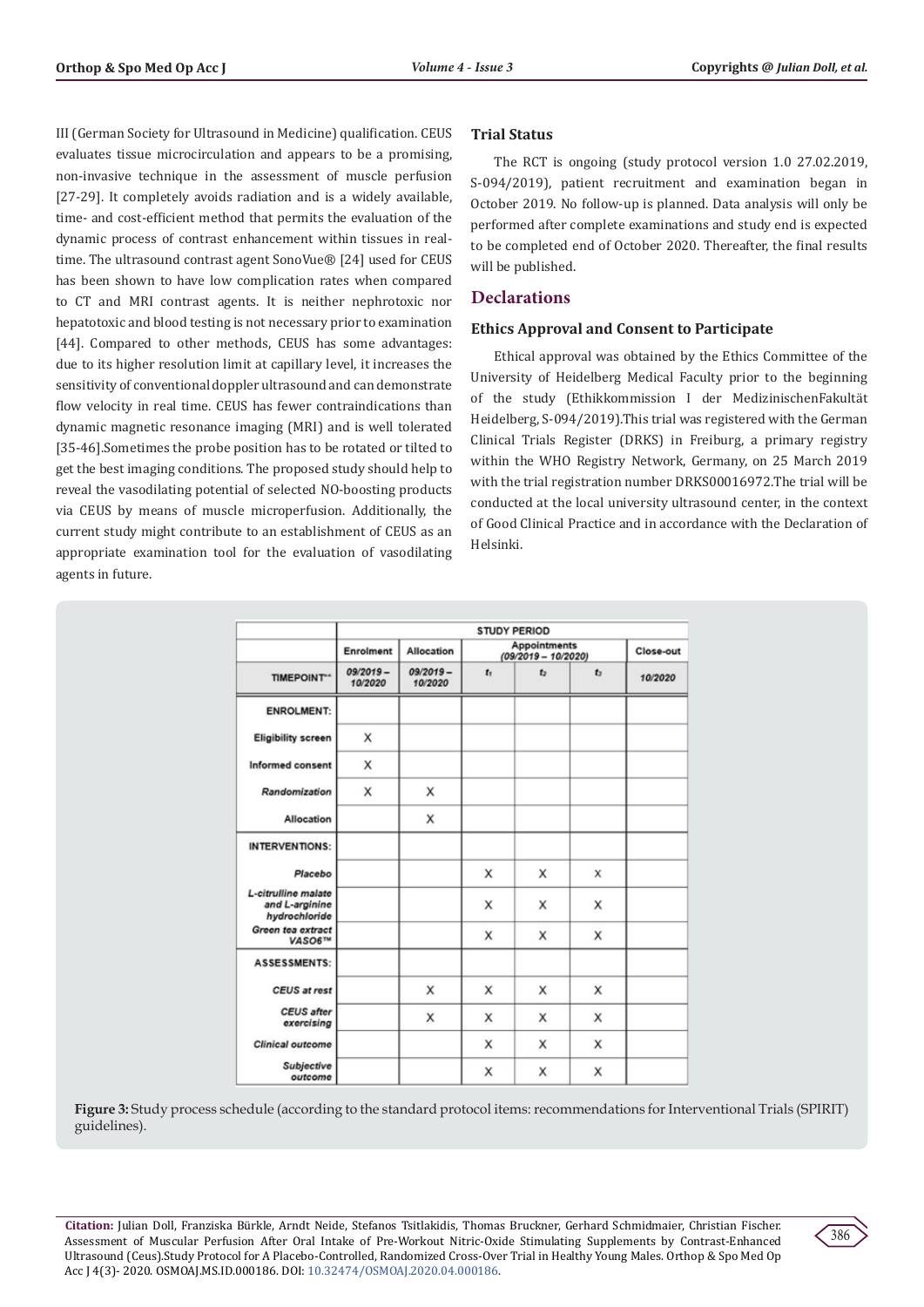**The Standard Protocol Items:** Recommendations for Interventional Trials (SPIRIT) Checklist for the implementation of study protocols were followed (Figure 3) and Additional file 1[47, 48]. Written informed consent will be obtained from each patient. In the event that a patient's physical or mental health becomes jeopardized because of participation in the present study, the patient will be dismissed immediately and excluded from the study. All protocol modifications will be registered with the DRKS, published in the final paper and communicated to the participants. Before inclusion in the trial, participants will be informed both orally and in writing about all relevant aspects of the trial (e.g. the aims, methods, the anticipated benefits, potential risks of the study, and the discomfort it may entail). Participants must be at least 18 years of age and provide written informed consent. They have to be able to understand character and individual consequences of the clinical trial. The participant's free decision to participate will be documented by signature on the informed consent form.All patient-related information is subject to medical confidentiality and to medical secrecy, the European General Data Protection Regulation (DSGVO-Datenschutz-grundverordnung), the Federal Data Protection Act (Bundesdatenschutzgesetz), and the State Data Protection Act (Landesdatenschutzgesetz). Third parties will not have any insight into original data.

## **Consent for publication**

Not applicable. This manuscript does not contain data from any individual person.

#### **Availability of Data and Materials**

The datasets used and analyzed during the current study are available from the corresponding author on reasonable request.

# **Competing Interests**

The authors declare that they have no competing interests in this section.

#### **Funding**

We acknowledge financial support by the Baden-Württemberg Ministry of Science, Research and the Arts and by Ruprecht-Karls-Universität Heidelberg.

## **Authors' contributions**

Julian Doll1, Franziska Bürkle1, Arndt Neide1, Stefanos Tsitlakidis1, Thomas Bruckner2, Gerhard Schmidmaier1, Christian Fischer1

#### **References**

- 1. [Forstermann U, Sessa WC \(2012\) Nitric oxide synthases: regulation and](https://www.ncbi.nlm.nih.gov/pmc/articles/PMC3345541/)  [function. European heart journal 33\(7\): 829-837.](https://www.ncbi.nlm.nih.gov/pmc/articles/PMC3345541/)
- 2. [Bailey SJ, Vanhatalo A, Winyard PG, Jones AM \(2012\) The nitrate-nitrite](https://www.tandfonline.com/doi/abs/10.1080/17461391.2011.635705)[nitric oxide pathway: Its role in human exercise physiology. European](https://www.tandfonline.com/doi/abs/10.1080/17461391.2011.635705)  [Journal of Sport Science 12\(4\): 309-320.](https://www.tandfonline.com/doi/abs/10.1080/17461391.2011.635705)
- 3. [Furchgott RF, Zawadzki JV \(1980\) The obligatory role of endothelial cells](https://pubmed.ncbi.nlm.nih.gov/6253831/) [in the relaxation of arterial smooth muscle by acetylcholine. Nature](https://pubmed.ncbi.nlm.nih.gov/6253831/) [288\(5789\): 373-376.](https://pubmed.ncbi.nlm.nih.gov/6253831/)
- 4. [Morris SM Jr \(2006\) Arginine: beyond protein. Am J Clin Nutr 83\(2\):](https://pubmed.ncbi.nlm.nih.gov/16470022/) [508S-512S.](https://pubmed.ncbi.nlm.nih.gov/16470022/)
- 5. Boger RH, Bode-Boger SM (2001) The clinical pharmacology of L-arginine. Annu Rev Pharmacol Toxicol 41: 79-99.
- 6. [Cynober L \(2007\) Pharmacokinetics of arginine and related amino acids.](https://pubmed.ncbi.nlm.nih.gov/17513441/) [J Nutr 137\(6 Suppl 2\): 1646S-1649S.](https://pubmed.ncbi.nlm.nih.gov/17513441/)
- 7. [Wu G \(1998\) Intestinal mucosal amino acid catabolism. The Journal of](https://pubmed.ncbi.nlm.nih.gov/9687539/) [nutrition 128\(8\): 1249-1252.](https://pubmed.ncbi.nlm.nih.gov/9687539/)
- 8. Schwedhelm E, Maas R, Freese R, Jung D, Lukacs Z, et al. (2008) Pharmacokinetic and pharmacodynamic properties of oral L-citrulline and L-arginine: impact on nitric oxide metabolism. Br J Clin Pharmacol 65(1): 51-59.
- 9. [Morita M, Hayashi T, Ochiai M, Maeda M, Yamaguchi T, et al. \(2014\) Oral](https://pubmed.ncbi.nlm.nih.gov/25445598/) [supplementation with a combination of L-citrulline and L-arginine](https://pubmed.ncbi.nlm.nih.gov/25445598/) [rapidly increases plasma L-arginine concentration and enhances NO](https://pubmed.ncbi.nlm.nih.gov/25445598/) [bioavailability. Biochem Biophys Res Commun 454\(1\):53-57.](https://pubmed.ncbi.nlm.nih.gov/25445598/)
- 10. Suzuki T, Morita M, Hayashi T, Kamimura A (2017) The effects on plasma L-arginine levels of combined oral L-citrulline and L-arginine supplementation in healthy males. Biosci Biotechnol Biochem 81(2): 372-375.
- 11. Bescos R, Sureda A, Tur JA, Pons A (2012) The effect of nitric-oxiderelated supplements on human performance. Sports Med 42(2): 99-117.
- 12. [Fitzpatrick DF, Fleming RC, Bing B, Maggi DA, O](https://pubs.acs.org/doi/full/10.1021/jf0009347)'Malley RM , et al. (2000) [Isolation and characterization of endothelium-dependent vasorelaxing](https://pubs.acs.org/doi/full/10.1021/jf0009347) [compounds from grape seeds. J Agric Food Chem 48\(12\): 6384-6390.](https://pubs.acs.org/doi/full/10.1021/jf0009347)
- 13. [Kim JA, Formoso G, Li Y, Potenza MA, Marasciulo FL, et al. \(2007\)](https://pubmed.ncbi.nlm.nih.gov/17363366/) [Epigallocatechin gallate, a green tea polyphenol, mediates NO-dependent](https://pubmed.ncbi.nlm.nih.gov/17363366/) [vasodilation using signaling pathways in vascular endothelium requiring](https://pubmed.ncbi.nlm.nih.gov/17363366/) [reactive oxygen species and Fyn. J Biol Chem 282\(18\):13736-13745.](https://pubmed.ncbi.nlm.nih.gov/17363366/)
- 14. Fitzpatrick DF, Bing B, Maggi DA, Fleming RC, O'Malley RM, et al. (2002) Vasodilating procyanidins derived from grape seeds. Ann N Y Acad Sci 957: 78-89.
- 15. [Fitzpatrick DF \(2002\) inventorUnited States Patent No. US 6,706,756](https://patents.google.com/patent/US6706756B1/en) [B12004.](https://patents.google.com/patent/US6706756B1/en)
- 16. Gonzales JU, Raymond A, Ashley J, Kim Y (2017) Does l-citrulline supplementation improve exercise blood flow in older adults? Exp Physiol 102(12): 1661-1671.
- 17. Tang JE, Lysecki PJ, Manolakos JJ, MacDonald MJ, Tarnopolsky MA, et al. (2011) Bolus arginine supplementation affects neither muscle blood flow nor muscle protein synthesis in young men at rest or after resistance exercise. J Nutr 141(2): 195-200.
- 18. Alvares TS, Conte CA, Paschoalin VM, Silva JT, Meirelles Cde M, et al. (2012) Acute l-arginine supplementation increases muscle blood volume but not strength performance. Appl Physiol Nutr Metab 37(1): 115-126.
- 19. [Fahs CA, Heffernan KS, Fernhall B \(2009\) Hemodynamic and vascular](https://pubmed.ncbi.nlm.nih.gov/19276857/) [response to resistance exercise with L-arginine. Medicine and science in](https://pubmed.ncbi.nlm.nih.gov/19276857/) [sports and exercise 41\(4\): 773-779.](https://pubmed.ncbi.nlm.nih.gov/19276857/)
- 20. [Harvey CJ, Sidhu PS, Bachmann Nielsen M \(2013\) Contrast-enhanced](https://pubmed.ncbi.nlm.nih.gov/23929378/) [ultrasound in renal transplants: applications and future directions.](https://pubmed.ncbi.nlm.nih.gov/23929378/) [Ultraschall in der Medizin \(Stuttgart, Germany: 1980\) 34\(4\): 319-321.](https://pubmed.ncbi.nlm.nih.gov/23929378/)
- 21. [Greis C \(2009\) Ultrasound contrast agents as markers of vascularity and](https://pubmed.ncbi.nlm.nih.gov/19713597/) [microcirculation. Clin Hemorheol Microcirc 43\(1-2\): 1-9.](https://pubmed.ncbi.nlm.nih.gov/19713597/)
- 22. [Bokor D \(2000\) Diagnostic efficacy of SonoVue. Am J Cardiol 86\(4A\):](https://pubmed.ncbi.nlm.nih.gov/10997347/) [19G-24G.](https://pubmed.ncbi.nlm.nih.gov/10997347/)